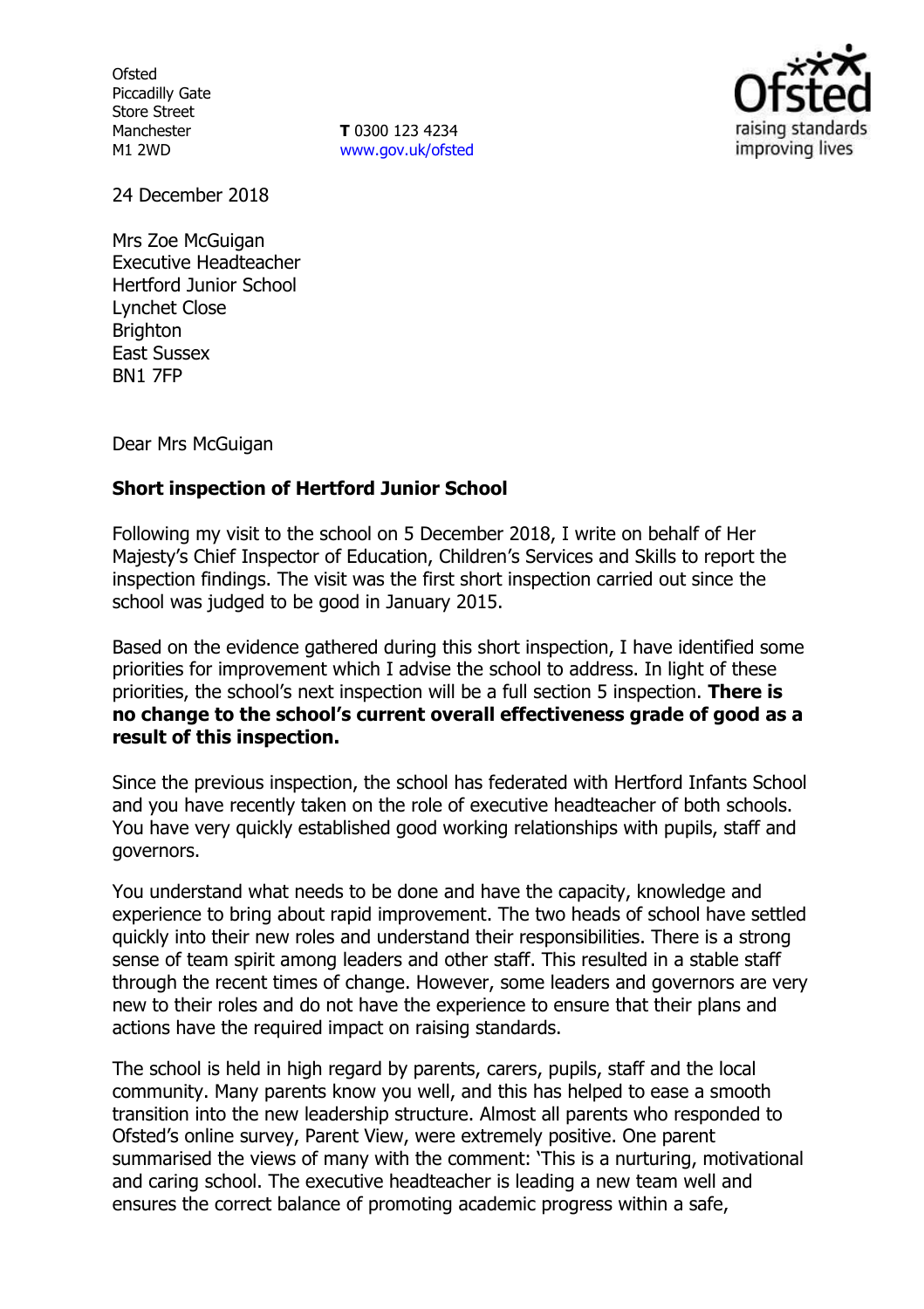

nurturing, exciting and engaging curriculum.'

Pupils say that they enjoy learning. They demonstrate good attitudes to learning and most attend well. During the inspection, Year 5 shared their learning by hosting an interactive 'science museum' display of their work. Parents had been invited to visit, and Year 3 pupils were also observed visiting. There was a buzz of learning around the room from both year groups and good use of scientific language. Pupils had been writing with real purpose, both factually and creatively. Displays included individual pieces of needlework completed by all pupils to represent planets, alongside many creative models.

There have been weaknesses in some aspects of pupils' recent achievement. By the end of key stage 2, pupils make progress from their starting points broadly in line with national averages in reading and writing, but below average in mathematics. The proportion of pupils attaining at the expected standard in 2018 dipped to be lower than that seen nationally in writing and mathematics. The proportion of pupils attaining at the higher standard in reading was above the national average, but below in writing and mathematics. The dip in attainment in mathematics has been significant over the past three years. Pupils in receipt of pupil premium funding do not do as well as their peers in reading, writing and mathematics. In 2018, the differences in attainment and progress between the groups increased.

The school offers a vast range of clubs before, during and after school. An energetic basketball club was seen before school, running alongside the school's provision of breakfast club. Pupils at breaktime were enthusiastically registering for clubs to attend at lunchtime. Later in the day, the school was filled with the sound of singing from the after-school singing club run by the school's specialist music teacher. Pupils enjoy the range of clubs on offer to them and are very keen to take up the opportunity to participate.

At the previous inspection, leaders were asked to ensure that all improvements are carefully planned, monitored, evaluated and reviewed. You have since redesigned the school's development plan. Areas for development now have measurable targets, tight deadlines and clear expectations of progress and impact.

Leaders were also asked to improve teaching by ensuring consistency in teaching and teachers' expectations. In addition, you were asked to ensure that pupils' work was neat and tidy and best practice in teaching and learning was shared more widely. Although these areas have improved, you are aware that teachers still lack opportunities to work together with colleagues to share good practice. You have already arranged for this to take place with teachers in the infants' school. You have also arranged to share practice within the Brighton and Hove City Partnership, of which the school is a member. Teachers now set higher expectations for presentation, although these are not consistently met, nor are lapses consistently corrected.

The local authority is supporting you well in developing the role of executive headteacher and in making the necessary improvements in order to raise standards.

# **Safeguarding is effective.**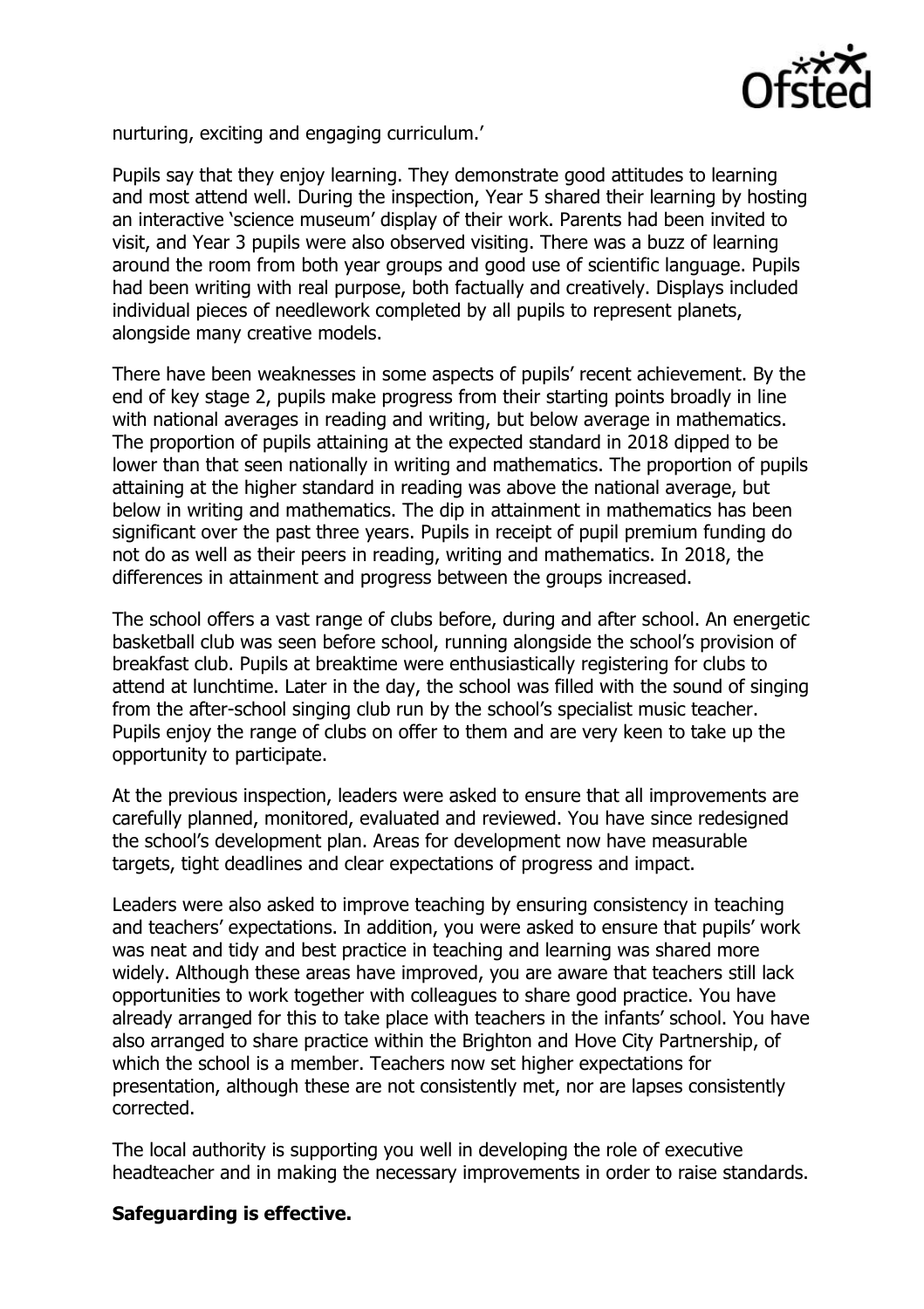

The leadership team has ensured that all safeguarding arrangements are fit for purpose. Pupils feel safe at school. Relationships between staff and pupils are strong, and this helps to keep pupils safe. Pupils have a good knowledge of how to stay safe online. All parents who responded to Parent View said that they feel that their children are safe at school.

Pupils have been taught about bullying and know that they should tell an adult if it happens to them or to someone else. Pupils say that bullying does not happen very often and that staff usually sort things out quickly when it does. Pupils know they have a trusted adult that they can go to for help. One pupil told me, 'No adult would ever turn their back on us.'

The designated leader for safeguarding makes the welfare of pupils a top priority. She has a detailed understanding of pupils' vulnerabilities and ensures that these pupils and their families receive the support they require. Work with external agencies is strong. This includes the care for those pupils who have child-protection or child-in-need plans.

All staff have received the required level of training and demonstrate an understanding of their responsibilities. Governors and leaders have not previously ensured that there are robust systems for effectively recording all of the safeguarding checks that are carried out.

## **Inspection findings**

- Firstly, I considered what you are doing to ensure that the differences between the achievements of disadvantaged pupils and those of the other pupils are diminishing over time. Leaders have taken positive steps to improve attendance. For instance, disadvantaged pupils have been invited to attend breakfast club and encouraged to attend before-school clubs. The overall attendance of all pupils, including disadvantaged pupils, has improved. However, the number of disadvantaged pupils who are persistently absent is too high. This affects their learning.
- Differences in attainment between disadvantaged pupils and other pupils are significant in all year groups across the school in reading, writing and mathematics. The progress of disadvantaged pupils varies across the school. There is some evidence of differences diminishing, but not enough by the end of key stage 2.
- Leaders have made this work a priority and now have systems that enable them to monitor precisely how well disadvantaged pupils are doing. Interventions and support programmes are carefully reviewed and evaluated for impact on progress. However, in 2018 at the end of Year 6, differences in progress widened in reading, writing and mathematics. Current disadvantaged pupils are all making progress. However, not all are making the rapid progress required to enable them to catch up with their peers or to reach the standards of which they are capable.
- Next, I looked at how leaders are responding to falling standards in mathematics.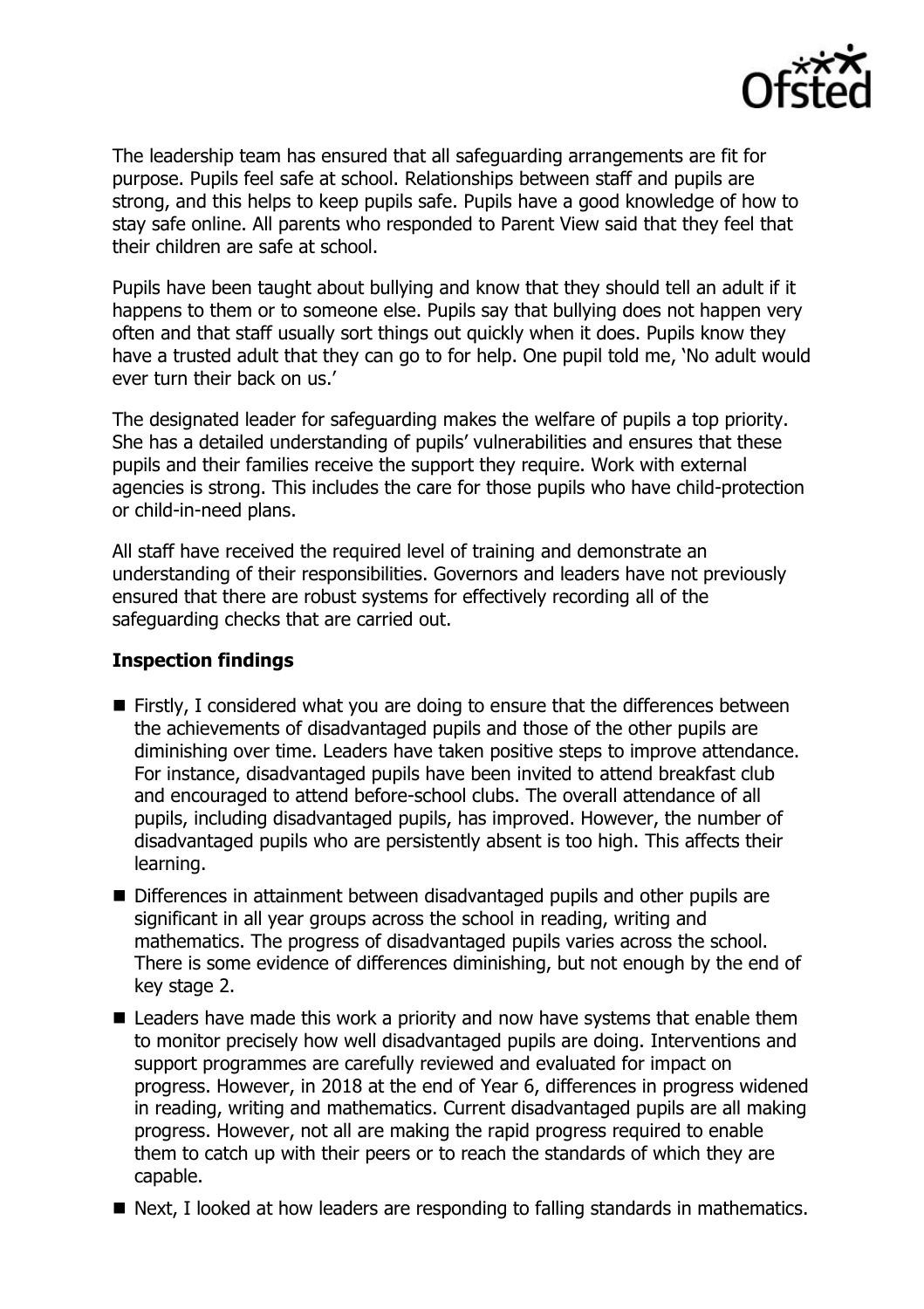

Leaders introduced a new teaching scheme last year to raise standards, particularly in problem solving and reasoning. Evidence in books shows that pupils are not yet being given consistent opportunities to practise reasoning skills. Where this practice is in place, pupils are developing well the language of reasoning. However, too many pupils are not able to demonstrate the ability to record their reasoning and explain their thinking.

- Leaders have identified gaps in pupils' ability to rapidly recall and apply number facts. This is now being addressed across the school through additional teaching sessions designed to build up recall skills. As a result, however, some pupils are practising skills that they already have firmly embedded. The most able pupils are not being challenged sufficiently to enable them to make rapid progress during these sessions.
- My final line of enquiry focused on the effectiveness of the governing body in understanding its roles and responsibilities. The governing body has undergone many changes since the federation of the two governing bodies in July 2017. Since then, the vast majority of governors have left and many new governors took up post in September 2018. There are two new co-chairs, who were both previous governors and who bring experience and knowledge to the role. A new clerk also started in September 2018.
- Governors have a range of experience and take their responsibilities seriously, with many new governors already committed to training in order to develop their skills. This is necessary because some members of the governing body lack the skills required to discharge their duties, for example in monitoring the provision for pupils with special educational needs and/or disabilities (SEND).
- Governors analyse the information that leaders provide about pupils' attainment and progress. They already know the school well and challenge you with increasing vigour, with questioning appropriately recorded. The governors are aware that the school's website does not comply with expected standards and includes out-of-date policies and information. A new website is under development. Governance systems and processes have not yet had time to be developed or implemented. As a result, governance of the school requires time and support to become fully effective.

### **Next steps for the school**

Leaders and those responsible for governance should ensure that:

- $\blacksquare$  the quality of teaching in mathematics is improved so that pupils make consistently good progress by:
	- using assessment to plan activities which challenge the most able pupils
	- providing pupils with better strategies and opportunities to reason
	- ensuring that expectations of presentation are consistently met
- leadership at all levels effectively monitors and evaluates actions and initiatives introduced to raise standards, particularly for disadvantaged pupils
- capacity among senior leaders and governors is developed to embed new